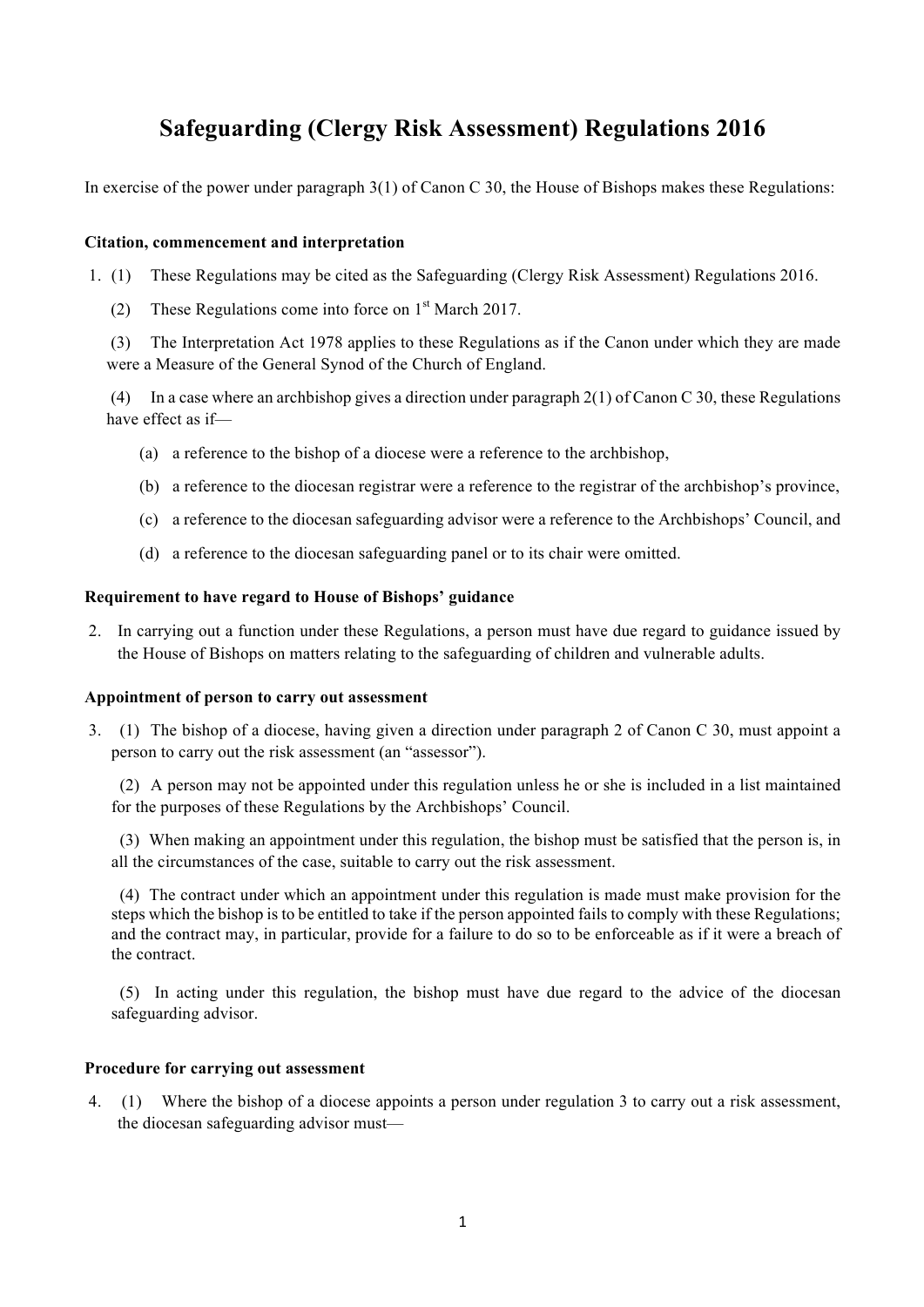- (a) prepare the terms of reference for the assessment, and
- (b) submit them to the bishop for approval.

(2) The bishop, having approved the terms of reference, must ensure that the diocesan safeguarding advisor gives the assessor—

- (a) a written statement which sets out the terms of reference, and
- (b) such other information as the bishop considers relevant to the assessment, having due regard to—
	- (i) the advice given by the diocesan registrar, and
	- (ii) the advice given by the diocesan safeguarding advisor.

(3) The bishop must also ensure that the diocesan safeguarding advisor gives the person required to undergo the assessment a written statement which—

- (a) sets out the terms of reference,
- (b) gives the reason for requiring the assessment,
- (c) gives the name of the assessor,
- (d) explains how the assessment is proposed to be carried out, and
- (e) refers to the possibility that the bishop may give a copy of the written assessment, or a copy of it in a redacted form, to the police, a local authority or others concerned with the safeguarding of children or vulnerable adults.

(4) A failure to comply with a reasonable requirement imposed by the assessor on the person required to undergo the assessment is to be regarded as a failure to comply with the direction given under paragraph 2 of Canon C 30 to undergo the assessment (with paragraph 2(8) of the Canon applying accordingly).

# **Written assessment: content**

- 5. (1) In a case where the assessor, having carried out a risk assessment, is satisfied that there is a risk of the kind referred to in paragraph 2(3) of Canon C 30 (risk of harm to child or vulnerable adult etc.), the assessor's written assessment must set out—
	- (a) the assessor's opinion on the nature and likely extent of the risk, and
	- (b) the assessor's recommendations on how to address or manage that risk.

(2) Where a risk assessment has involved consideration of a matter certain facts of which are in dispute, the written assessment—

- (a) must set out the matter and the nature and extent of the dispute, but
- (b) may not make a finding on any fact which is in dispute.

## **Draft written assessment: procedure**

6. (1) The assessor, having completed a risk assessment, must give a draft written assessment to the bishop of the diocese.

(2) The bishop must, subject to paragraph (3), give the draft written assessment to the person to whom the assessment relates.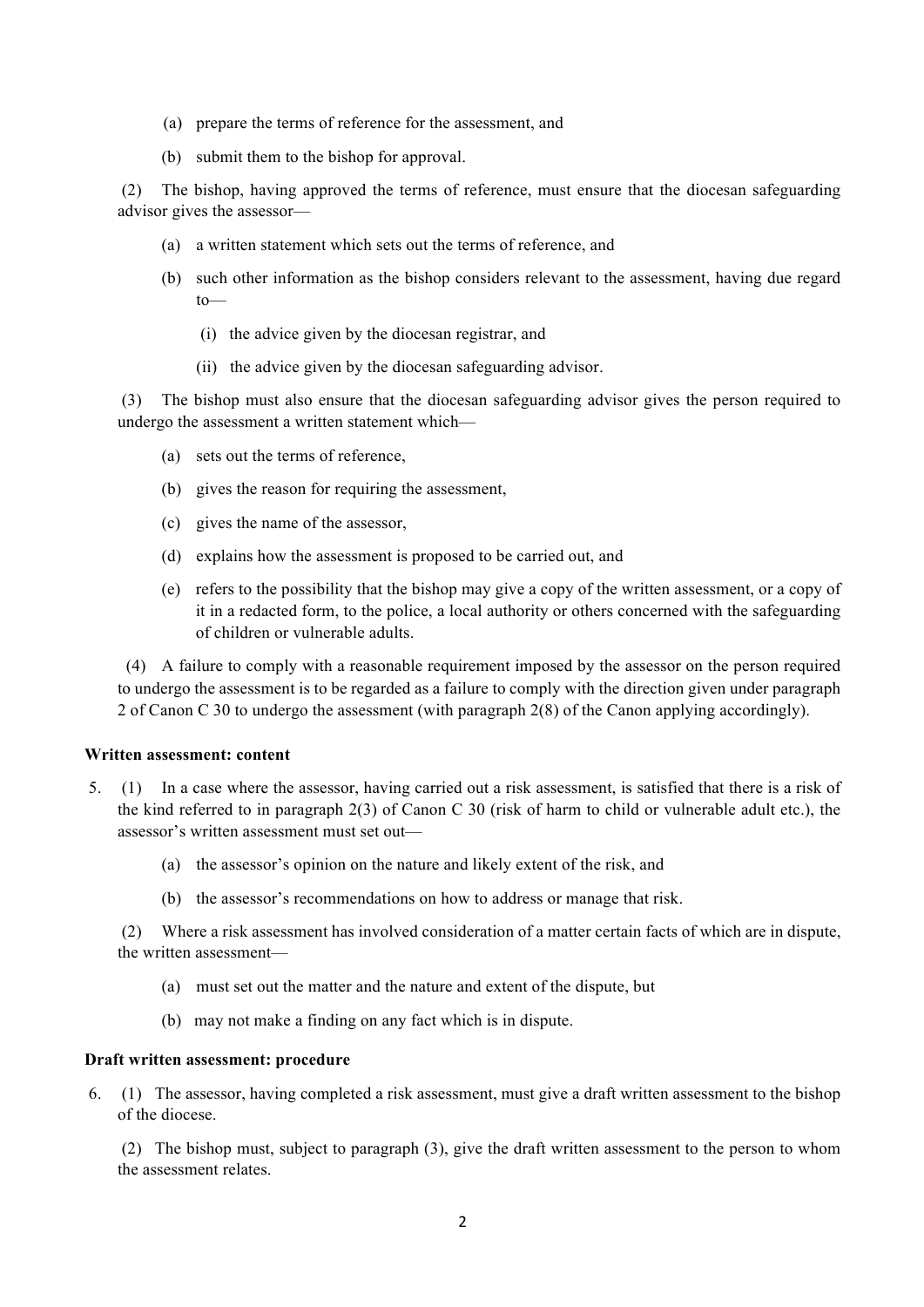(3) If the bishop is satisfied that giving the draft written assessment to the person to whom the assessment relates would disclose to him or her information about another person which should not be disclosed without that other person's consent and to the disclosure of which that other person has not consented, the bishop must give the person to whom the assessment relates—

- (a) the draft written assessment in a redacted form, and
- (b) the bishop's written explanation of the reasons for giving the person the draft in that form.

(4) In a case where paragraph (3) applies, the bishop must give the assessor a copy of the draft written assessment in the redacted form.

(5) In acting under this regulation, the bishop must have due regard to—

- (a) the advice given by the diocesan registrar, and
- (b) the advice given by the diocesan safeguarding advisor.

(6) Within 14 days of receiving the draft written assessment, the person to whom the assessment relates may put written questions, and make written submissions, to the assessor on the draft written assessment.

(7) Within 14 days of receiving questions put under paragraph (6), the assessor must give the person answers to those questions.

(8) Within 14 days of receiving those answers, the person may make written submissions to the assessor on the answers and on the draft report in light of the answers.

(9) But except as permitted by paragraphs (6) and (8), the person may not put questions or make submissions in any manner to the assessor on the assessment.

(10) In paragraphs (6) and (8), the references to the draft written assessment are, in a case where paragraph (3) applies, references to the draft in the redacted form.

## **Final written assessment: procedure**

7. (1) The assessor, having amended a draft written assessment as he or she thinks appropriate in response to any submissions made under regulation 6, must give the final written assessment to the bishop of the diocese.

(2) The bishop must, subject to paragraph (3), give the final written assessment to the person to whom the assessment relates.

(3) If the bishop is satisfied that giving the final written assessment to the person to whom the assessment relates would disclose to him or her information about another person which should not be disclosed without that other person's consent and to the disclosure of which that other person has not consented, the bishop must give the person to whom the assessment relates—

- (a) the final written assessment in a redacted form, and
- (b) the bishop's written explanation of the reasons for giving the person the final written assessment in that form.
- (4) The bishop must give a copy of the final written assessment to—
	- (a) the diocesan safeguarding advisor, and
	- (b) the chair of the diocesan safeguarding panel.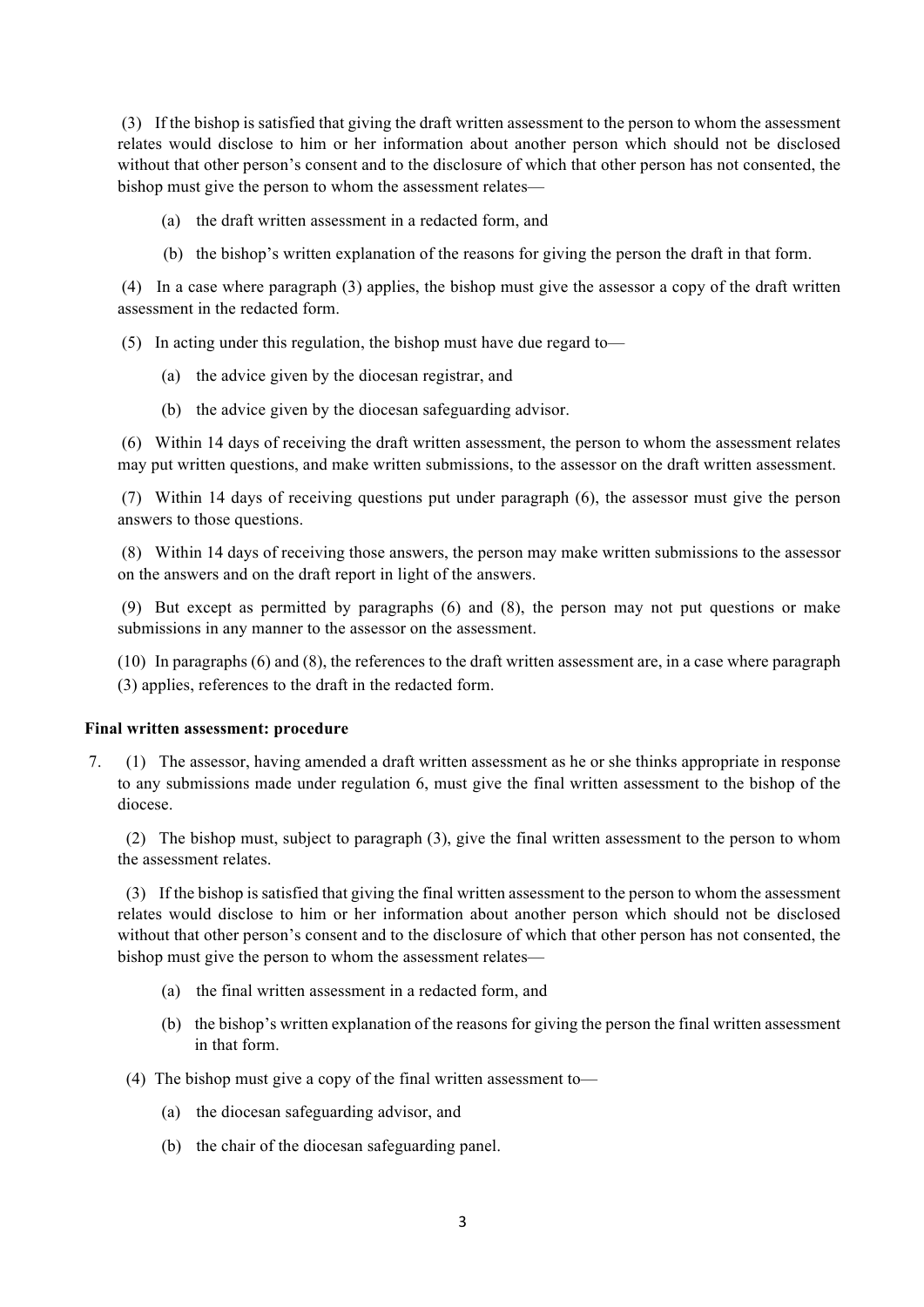(5) If the bishop is satisfied that it is necessary or appropriate to do so, the bishop must also give a copy of the final written assessment to the police, a local authority or such other person concerned with the safeguarding of children or vulnerable adults as the bishop considers appropriate.

(6) In acting under this regulation, the bishop must have due regard to—

- (a) the advice given by the diocesan registrar, and
- (b) the advice given by the diocesan safeguarding advisor.

 (7) In sub-paragraphs (4) and (5), references to the final written assessment are, in a case where paragraph (3) applies, references to the final written assessment in the redacted form.

 (8) In this regulation and regulation 8, "diocesan safeguarding panel" means the persons appointed to give the bishop of the diocese advice on and assistance with the development and implementation within the diocese of its policies on matters relating to the safeguarding of children and vulnerable adults.

## **Bishop's responsibilities following assessment**

- 8. (1) The bishop of a diocese, having received a final written assessment, must invite the person to whom the assessment relates to attend a meeting with the bishop to discuss—
	- (a) the opinions and any recommendations contained in the written assessment, and
	- (b) any action which the bishop proposes to take in response to the assessment.

(2) Where the bishop proposes to take action in response to the assessment, the bishop must give the person written notification of the proposed action and the reasons for it; but the notification must not be given until—

- (a) a meeting has taken place in response to the invitation under paragraph (1), or
- (b) the bishop is satisfied that the person will not attend a meeting with him or her.

(3) Within 14 days of receiving a notification under paragraph (2), the person to whom the assessment relates may make written submissions to the bishop on the bishop's proposals; but, except as permitted by this paragraph, the person may not put questions or make submissions in any manner to the bishop on the proposals.

 (4) The bishop, having received any submissions made under paragraph (3), must give a copy of them to—

- (a) the diocesan safeguarding advisor, and
- (b) the chair of the diocesan safeguarding panel.

 (5) Having reviewed the proposed action in the light of any submissions made under paragraph (3), the bishop—

- (a) must decide whether to take action and, if so, what action to take, and
- (b) if the bishop decides to take action, must give the person to whom the assessment relates written notification of the decision and a written explanation of the reasons for it.

(6) Where the bishop decides to take no action in response to the assessment, the bishop must give the person to whom the assessment relates written notification accordingly.

(7) In deciding whether to take action in response to the assessment, or what action to take in response to it, the bishop must have due regard to—